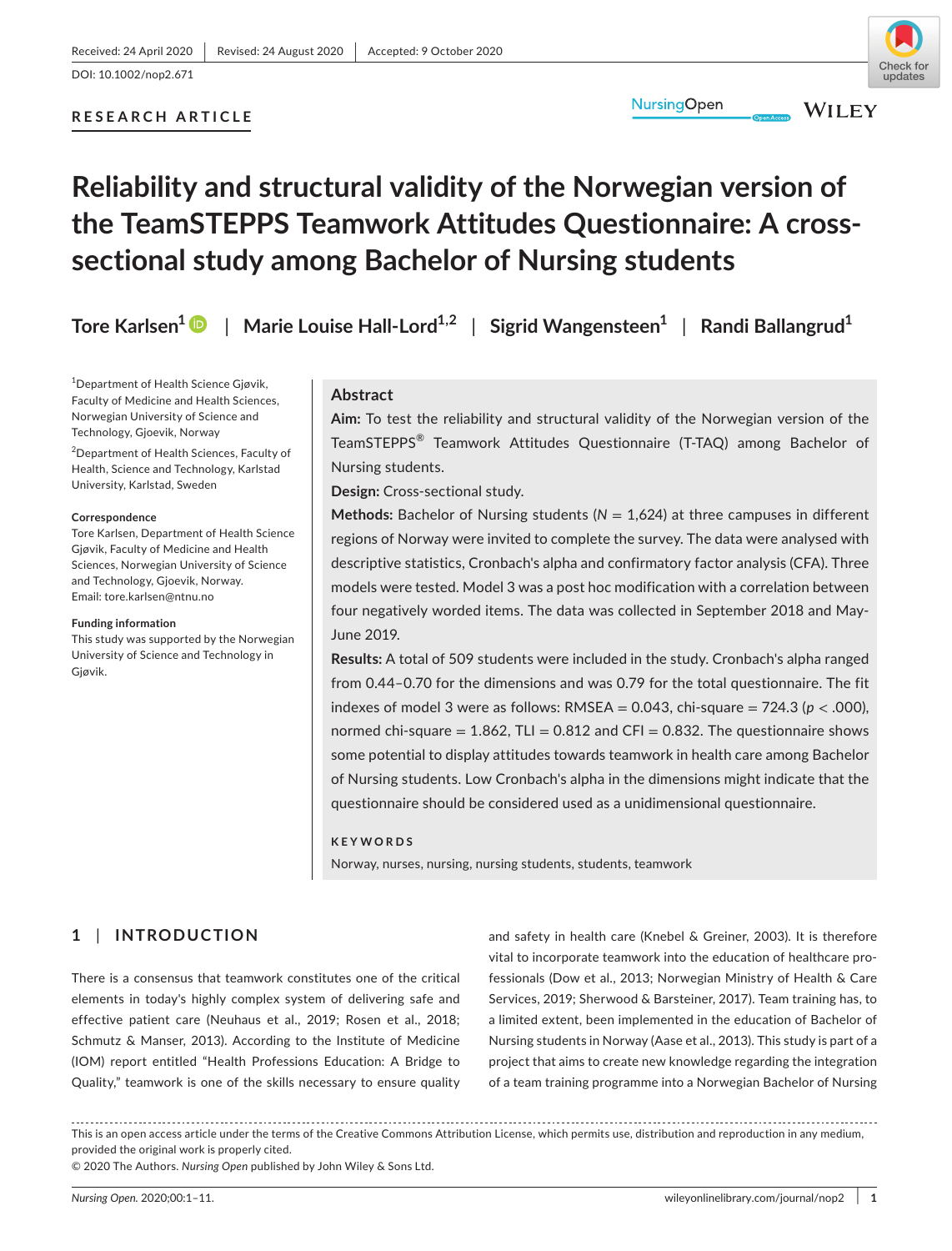programme. Changes in attitudes are a frequently used measure of learning outcomes in team training (LaMothe et al., 2016; Reeves et al., 2016; Sweigart et al., 2016; Vertino, 2014); thus, high validity and reliability are essential for questionnaires measuring changes in attitudes (Polit & Yang, 2016).

## **2** | **BACKGROUND**

Team Strategies and Tools to Enhance Performance and Patient Safety (TeamSTEPPS<sup>®</sup>) is a team training programme based on more than 20 years of research examining elements that are essential for providing effective and safe care in health care, including the principles of sustainable implementation (King et al., 2008; Salas et al., 2018). The Agency for Healthcare Research and Quality (AHRQ) developed the TeamSTEPPS® team training programme in cooperation with the Department of Defense (DoD) in the United States (AHRQ, 2012). The programme emphasizes the importance of team structure and four team skills: leadership, situation monitoring, mutual support and communication. The training programme consists of lectures, reinforcement in simulation-based scenarios, low-fidelity training and roleplay, feedback and reflection in clinical settings (AHRQ, 2012; Chen et al., 2019). The TeamSTEPPS<sup>®</sup> team training programme has been used in various healthcare educational settings, such as in nursing education (Gaston, 2018; Goliat et al., 2013; Maguire et al., 2015; Robinson et al., 2018) and in interprofessional educational settings (Chen et al., 2019; Welsch et al., 2018). Previous research has shown positive outcomes of the TeamSTEPPS® team training programme, including reduced patient complications, mortality (Forse et al., 2011) and risk of fall (Spiva et al., 2014). Positive organizational outcomes include an increase in effective patient treatment (Capella et al., 2010) and improved patient safety culture (Aaberg et al., 2019). Learning outcomes show a positive change among students (Maguire et al., 2015; Sweigart et al., 2016) and among healthcare professionals' (Vertino, 2014; Wadsworth, 2019) attitudes towards teamwork after the implementation of TeamSTEPPS®. Participants also seem to enjoy attending the team training programme (Thomas & Galla, 2013; Welsch et al., 2018). These outcomes motivated the research team to design a study to implement TeamSTEPPS<sup>®</sup> in Bachelor of Nursing education. To our knowledge, no Bachelor of Nursing programme in Europe has implemented the TeamSTEPPS<sup>®</sup> team training programme.

Methods used to measure attitudes can provide useful information regarding the perception of teamwork behaviour (Frager, 2014; Manser, 2009). According to Ajzen (1991), intentions to perform behaviours can be predicted by attitudes towards the behaviour, subjective norms and perceived behavioural control. Behavioural purposes account for considerable variance in actual practice (Ajzen, 1991). The content of the T-TAQ was developed based on extensive research on essential teamwork attributes (Baker et al., 2008). According to Baker et al. (2010), the TeamSTEPPS<sup>®</sup> Teamwork Attitudes Questionnaire (T-TAQ) was designed to measure attitudes towards the core components of teamwork aligned

with the TeamSTEPPS<sup>®</sup> team training programme. Data from the questionnaire can be used to assess changes in participants' attitudes towards teamwork as a result of training, as attitudes are an aspect of learning. The questionnaire may also support quality improvement activities associated with teamwork (Baker et al., 2010). The T-TAQ is the most frequently used instrument to measure changes in attitude following intervention with the TeamSTEPPS programme in interprofessional education settings (Welsch et al., 2018). The Norwegian version of the T-TAQ has been validated in a population of healthcare professionals (Ballangrud et al., 2019).

Previous studies have used the T-TAQ questionnaire to evaluate team training with interprofessional students (Chen et al., 2019; Welsch et al., 2018), nursing students (Gaston, 2018; Godin et al., 2017; LaMothe et al., 2016; Maguire et al., 2015) and healthcare professionals (Grapensteter, 2017; Vertino, 2014). Bachelor's students are a different population from experienced healthcare professionals with respect to knowledge, teamwork and healthcare experience. Therefore, it was essential to validate the questionnaire among Bachelor of Nursing students, as they were the population of interest in this project. According to Wooding et al. (2019), questionnaires should not be reused without consideration of the population studied. Structural validity should be reassessed to obtain valid and reliable results in a new target population (Polit & Yang, 2016). Previous T-TAQ studies in nursing education have been conducted with relatively small samples (*N* = 7–182) (Gaston, 2018; Goliat et al., 2013; LaMothe et al., 2016; Maguire et al., 2015), which makes it challenging to conduct powerful studies of the validity and reliability of a questionnaire (Polit & Yang, 2016). At this point, we have not found any studies examining the reliability and validity of the T-TAQ within a population of Bachelor of Nursing students.

#### **2.1** | **Aim of the study**

This study aimed to test the reliability and structural validity of the Norwegian version of the T-TAQ among Bachelor of Nursing students.

## **3** | **THE STUDY**

## **3.1** | **Design**

The study used a cross-sectional design (Polit & Beck, 2016).

#### **3.2** | **Method**

#### **3.2.1** | **Setting and sample**

The study was conducted at a Norwegian university, which offers a Bachelor of Nursing programme at three campuses in three different regions. All students ( $N = 1,624$ ) were invited to participate;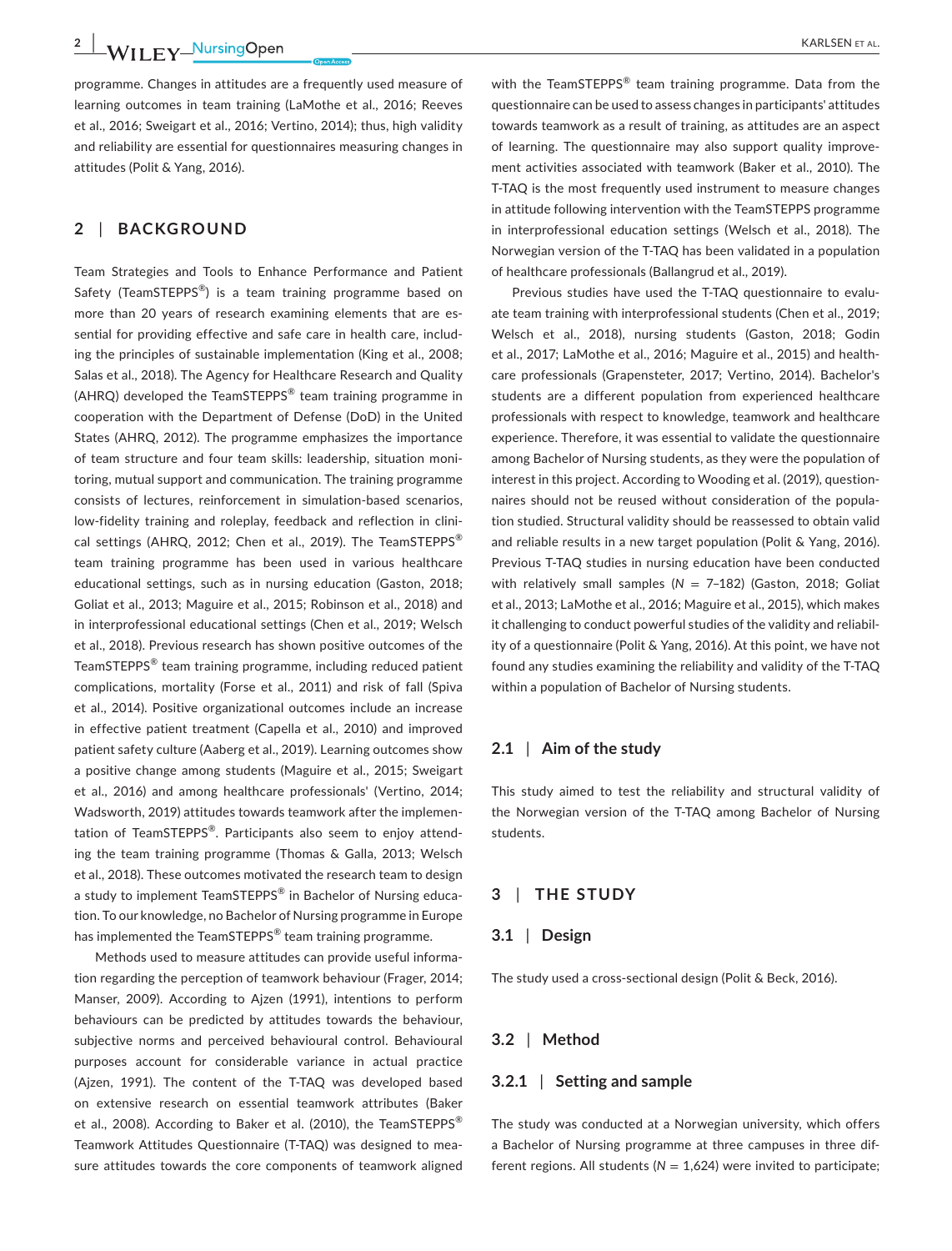408 were first-year students, 532 were second-year students and 684 were third-year students. According to Polit and Yang (2016), an estimated minimum sample size of ten individuals per item on the questionnaire is necessary for confirmatory factor analysis (CFA), but a larger sample is desirable.

### **3.2.2** | **The questionnaire**

The T-TAQ was designed to evaluate the TeamSTEPPS<sup>®</sup> team training programme (AHRQ, 2014). The T-TAQ evaluates five dimensions of teamwork: team structure (TS), leadership (L), situation monitoring (S), mutual support (MS) and communication (C). The questionnaire comprises 30 items, with six items in each dimension. Four items are negatively worded (MS20, MS21, MS24 and C30) (Table 2). The questionnaire was cross-culturally translated as recommended (c.f. Brislin, 1970), and some semantic and conceptual changes were made after a pilot test. The analysis showed Cronbach's alpha values from 0.53–0.76, a normed chi-square of 1.896, an RMSEA of 0.061, a TLI of 0.773 and a CFI of 0.794 (Ballangrud et al., 2019). The respondents score each item on a five-point Likert scale to indicate their level of agreement from strongly disagree (1) to strongly agree (5) with the statement. Central teamwork constructs were explained on the first page of the questionnaire. The students were asked to complete background data on sex, age, study progression, campus, former higher education and work experience in health care.

#### **3.2.3** | **Face validity**

We invited a convenience sample of final-year Bachelor of Nursing students ( $N = 40$ ) who did not participate in the main study to take part in an email pilot survey to evaluate the face validity of the T-TAQ. The students were asked to respond to each item, as well as to answer additional questions about to what extent they perceived the items as clear and understandable, as well as how easy it was to choose an option on the Likert scale. The respondents had the opportunity to comment with suggestions on how to improve the questionnaire. Based on the response ( $N = 10$ ), we added supplementary information to items 13 and 14.

# **3.2.4** | **Data collection**

The data collection took place in September 2018 and May–June 2019. A paper version of the T-TAQ (paper survey) was distributed to first-year students ( $N = 408$ ) who were present during a class. The survey took place after their first clinical placement. The students who wanted to participate answered the survey and returned the questionnaire as they left the class.

Because second- and third-year students in clinical placements were spread over a large geographic area, an electronic survey was administered as an email survey to these students (*N* = 1,216). For

 **|** KARLSEN et al. **3**

the students who accepted the invitation, a hyperlink directed them to the questionnaire. Reminders were sent after 3 and 7 days.

## **3.2.5** | **Analysis**

The statistical software IBM SPSS version 26 (2019) and SPSS AMOS version 25 were used to analyse the data. Before the analysis, the scores of the four negatively worded items were reversed. Descriptive statistics were used to analyse the background data, teamwork dimensions and items. Cronbach's alpha was used to calculate internal consistency; a value above 0.70 was considered acceptable (Polit & Yang, 2016; Tavakol & Dennick, 2011).

We examined the data for missing item responses before the CFA analysis. The analysis of missing data resulted in a listwise deletion of 32 respondents before the CFA was conducted with a sample of 477. A rule of thumb is a sample size of at least 10 individuals per item for the analysis (Polit & Yang, 2016).

A CFA makes it possible to test how well each item measures the dimension that it is supposed to measure and whether the items explain the variance in the latent dimensions (Brown & Moore, 2012). The structure of the Norwegian version of the questionnaire is based on the original instrument developed by Baker et al. (2010) and hypothesizes that the variance in the responses to the items reflects the variance in the latent dimensions on which the manifest items are loaded (Brown, 2006; Polit & Yang, 2016). The regression coefficient between the first variable and the latent construct in each dimension was fixed to 1, and the unstandardized regression coefficients from the error terms to the measured variables were also fixed to 1 (Polit & Yang, 2016). The error (e) variance for each item indicates the reliability of the observed variables and is influenced by the random measurement error (Byrne, 2010).

We tested the goodness-of-fit of three models. Model 1 was based on the unmodified T-TAQ questionnaire structure and Model 2 tested the same model with the sample randomly split in half to examine the stability of the results in Model 1 (Schreiber et al., 2006). Model 3 calculated the model fit with a post hoc modification. We wanted to test whether an intercorrelation between error variances among the four negatively worded items (MS20, MS21, MS24 and C30) could result in a better model fit. This was based on poor factor loading and a hypothesis of intercorrelation based on the shared reversion of the items.

The model fit was estimated with equations of four recommended fit indexes in all three models (Polit & Yang, 2016; Schreiber et al., 2006). Absolute fit indexes indicate how well the T-TAQ model fitted the data and were calculated with the chi-square, normed chisquare and root mean square error of approximation (RMSEA). The chi-square statistic should be nonsignificant with a *p*-value > .05. The normed chi-square  $(\chi^2/df)$  should be  $<$ 2, and the RMSEA has a threshold value of ≤0.06 (Hu & Bentler, 1999; Polit & Yang, 2016). Comparative fit indexes compare the model with a null model where all of the variables are uncorrelated (Polit & Yang, 2016). These indexes were calculated with the comparative fit index (CFI) and the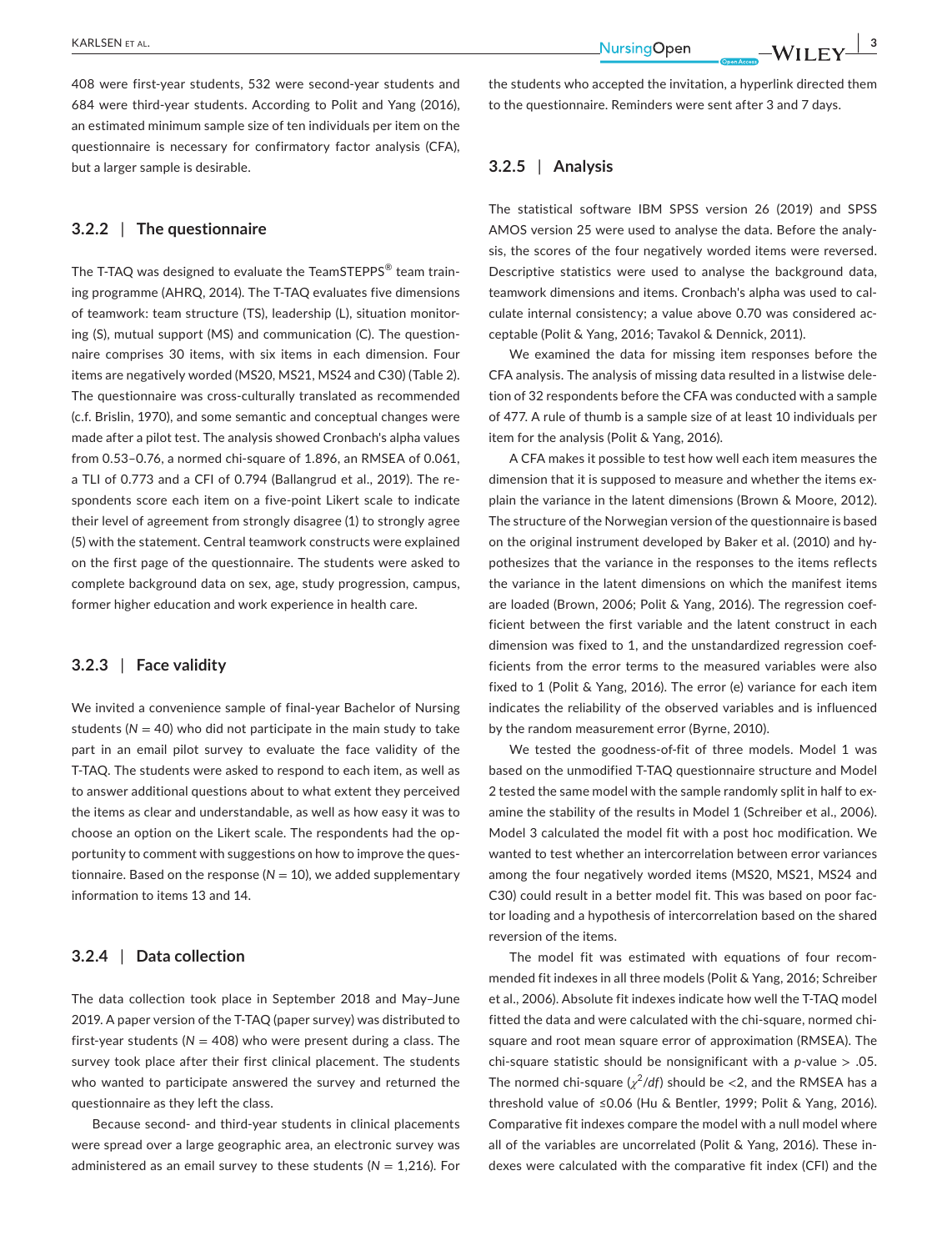**4 |**  KARLSEN et al.

Tucker–Lewis fit index (TLI). The CFI and TLI should have values close to 1.0, and threshold values are ≥0.95 (Hu & Bentler, 1999; Polit & Yang, 2016).

As a part of the CFA, correlations between the latent dimensions were analysed. Since all dimensions address aspects of teamwork, a positive correlation between the latent dimensions was hypothesized (Polit & Yang, 2016).

## **3.2.6** | **Ethics**

The study was conducted according to the Helsinki Declaration for ethical principles of research (WMA, 2013). The study was approved by the Norwegian Social Science Data Service (NSD ID: 738592) and by the university involved. The invited students obtained written information about the aim of the study and were informed that responding to the questionnaire was voluntary and had no consequences for their educational progression. Returning the questionnaire was considered to indicate consent to participate in the study.

## **4** | **RESULTS**

A total of 509 students answered the questionnaire (31.3%). The email survey had a response rate of 15.3% and the paper survey had a response rate of 76.2%. The sample characteristics are displayed in Table 1. In short, 61.1% of the respondents were first-year students, 84.1% were female, the median age was 22 years with a range from 18–55 years and 75.2% had work experience in health care.

Table 2 shows the mean scores and the standard deviations of the T-TAQ total scale, the five dimensions and the individual items. The mean score of the items ranged from 3.69 (TS4) to 4.80 (L7). The standard deviation (*SD*) varied between 0.44 (L7) and 1.06 (M20†).

Cronbach's alpha coefficient for the total questionnaire was 0.79, and the coefficients for each dimension varied from 0.44–0.70, as shown in Table 3. Table 4 shows the fit indexes for the three models.

Model 1 had a significant chi-square value. The normed chisquare was 2.24. The RMSEA was 0.051, and the TLI and CFI were lower than the threshold values. Model 2 confirmed the stability of the equations in model 1. Model 3 generated the fit indexes after a post hoc modification with the estimation of intercorrelation between error variances (residuals) of the four negatively worded items MS20, MS21, MS24 and C30. Model 3 showed a significant chi-square value. The normed chi-square was <2 and the RMSEA was 0.043. The TLI and CFI increased because of model modification but were still lower than the threshold values. The factor loadings, error variances and correlations between dimensions and between the selected error variances in model 3 are displayed in Figure 1.

Standardized factor loading ranged from 0.09–0.63. Of the 30 items, 25 had a factor loading >0.30 to the targeted latent dimension. Situation monitoring shows the highest factor loading for all six items, with a regression coefficient of 0.45–0.63. The mutual support dimension showed the lowest factor loading for two negatively worded items with a value of 0.09 and one item with a value of 0.16. The error variance (e) for all items varied from 0.17–1.05. Model 3 showed positive correlations between the error variances of all the negatively worded items and the highest correlation was between e20–e21. The correlation between dimensions ranged from 0.48– 0.78, as shown in Figure 1.

## **5** | **DISCUSSION**

This study aimed to test the reliability and structural validity of the Norwegian version of the T-TAQ among Bachelor of Nursing students. Cronbach's alpha indicated that the reliability of the total questionnaire was acceptable, although Cronbach's alpha within dimensions ranged from 0.44–0.70. The analysis of goodness-of-fit indexes showed acceptable values in two absolute fit indexes (RMSEA, normed chi-square) and below-threshold values for the comparative fit indexes (CFI, TLI) and the chi-square index.

| Variable                     | Category             | $\mathsf{N}$ | %    |
|------------------------------|----------------------|--------------|------|
| Study progression            | First-year students  | 311          | 61.1 |
|                              | Second-year students | 94           | 18.5 |
|                              | Third-year students  | 104          | 20.4 |
| Age median(range)            |                      | $22(18-55)$  |      |
| Sex                          | Female               | 428          | 84.1 |
|                              | Male                 | 75           | 14.7 |
|                              | Missing              | 6            | 1.2  |
| Former working experience in | 0 year               | 110          | 21.6 |
| healthcare                   | $<$ 1 year           | 74           | 14.5 |
|                              | $1-2$ years          | 132          | 25.9 |
|                              | $3-5$ years          | 132          | 25.9 |
|                              | $>6$ years           | 42           | 8.3  |
|                              | Missing              | 19           | 3.7  |

**TABLE 1** Characteristics of the sample  $(N = 509)$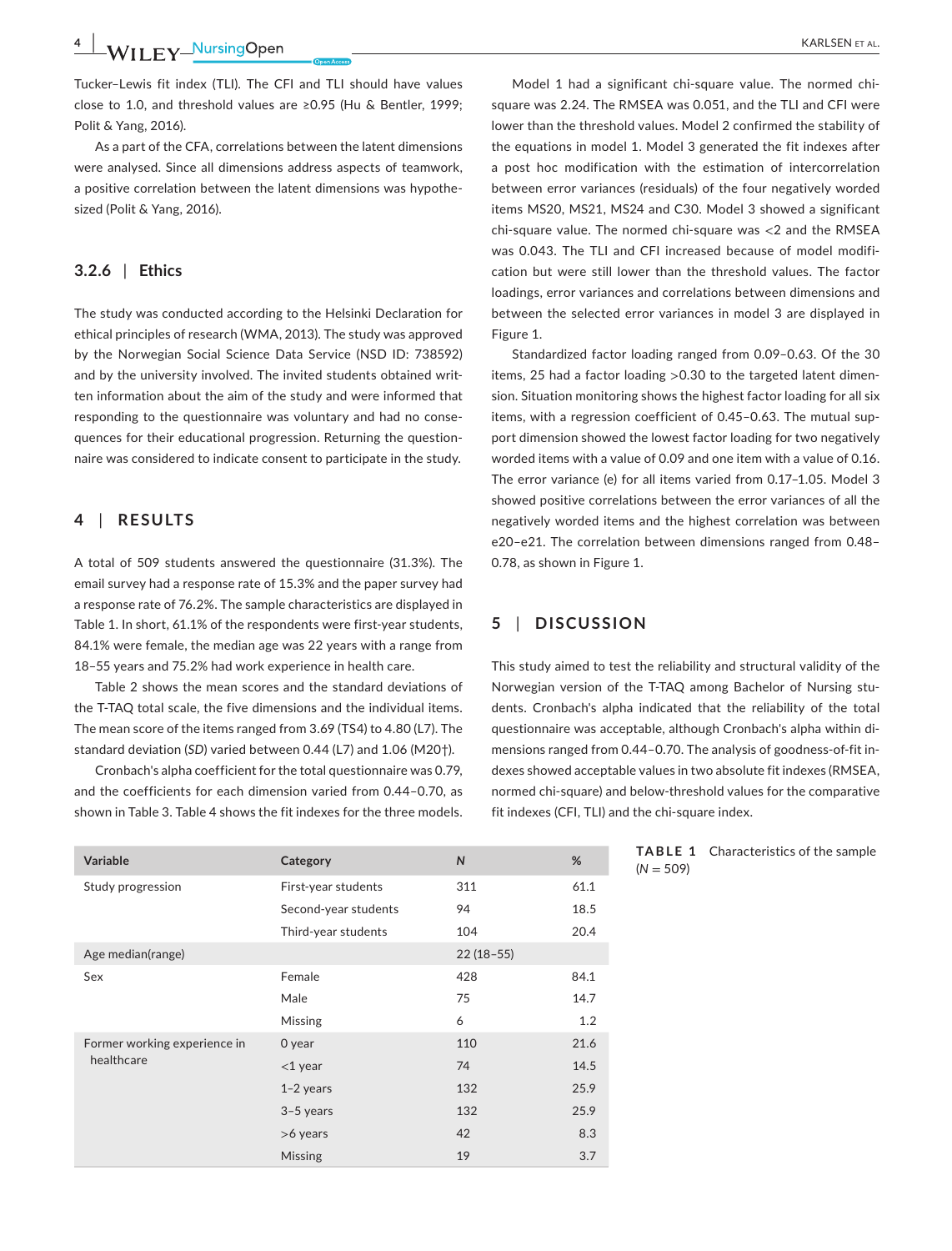## **5.1** | **Reliability**

The total questionnaire showed acceptable internal consistency with Cronbach's alpha value of 0.79. The questionnaire has 30 items, and Cronbach's alpha value tends to increase with higher number of items (Tavakol & Dennick, 2011). The situation monitoring dimension had a Cronbach's alpha value of 0.70 and indicated acceptable internal consistency. This dimension showed the highest value of internal consistency in both the current study and in previous T-TAQ studies, as shown in Table 3 (Baker et al., 2008; Ballangrud et al., 2019; Sweigart et al., 2016). Cronbach's alpha value of 0.44 in the mutual support dimension indicated low internal consistency. The low Cronbach's alpha value is congruent with previous research that shows that the mutual support dimension had the lowest reliability of the five dimensions when used in professional healthcare samples (Baker et al., 2010; Ballangrud et al., 2019) as well as in a sample of interprofessional students (Brock et al., 2013). Cronbach's alpha values indicate inter-item homogeneity (Cronbach, 1951), and a low value may thereby indicate that all the items do not reflect the same latent dimension. Our study showed Cronbach's alpha value of 0.56 in the communication dimension, which is close to the value of 0.57 reported in two previous studies (Ballangrud et al., 2019; Sweigart et al., 2016). A low factor loading of items to the dimensions may partly explain the low values of Cronbach's alpha.

## **5.2** | **Validity**

The RMSEA values were acceptable and indicated a good fit, as the values were below the threshold value and had narrow confidence intervals (Byrne, 2010). This index is considered one of the most informative fit indexes and is widely used to measure how well the correlations of the theoretical model match the observed correlations (Byrne, 2010; Meyers et al., 2016). The RMSEA may be vulnerable with a small sample size (Hu & Bentler, 1999), but the sample size in this study ( $N = 477$ ) is considered acceptable to calculate a valid RMSEA. The number of participants needed is not an exact rule, but ten individuals per estimated item seems to be the consensus (Polit & Yang, 2016; Schreiber et al., 2006). The sample size in our study was equivalent to 70% of the typical sample size in structural equation modelling (*SEM*) studies in nursing research (Sharif et al., 2018).

A perfect fit for a model would be indicated by a nonsignificant chi-square value (Polit & Yang, 2016). However, for most empirical *SEM* studies, this has been proven to be unrealistic (Byrne, 2010). The chi-square test is highly sensitive to sample size, a high correlation between the dimensions in the questionnaire and error variance in the model (Kline, 2011). Thus, other fit indexes often receive more attention (Mishra, 2016; Polit & Yang, 2016).

We considered the normed chi-square acceptable with a value <3 in all three models. There is no consensus regarding whether the cut-off value should be below 2 or 3 (Polit & Yang, 2016; Schreiber et al., 2006). The normed chi-square in our study was <2 in two out of three models. The goodness-of-fit indexes showed better values

 **|** KARLSEN et al. **5**

from model 1 to model 3 (Polit & Yang, 2016; Schreiber et al., 2006). The comparative fit indexes (TLI and CFI) are below-threshold values but are, to some degree, considered too strict, especially with complex models (Marsh et al., 2004). The CFI compares the targeted model with a model that has no correlation between the variables, which is unlikely in most models (Rigdon, 1996). Rigdon (1996) claims that the CFI is more suited for explorative factor analyses and small samples and the RMSEA is more suited for more confirmatory, large-sample cases, as in our study. Absolute fit indexes and comparative fit indexes represent the data from different perspectives and a model with inconsistency may be neither "good" nor "bad" but may have limitations and the results must be interpreted with this in mind (Lai & Green, 2016).

The structural validity of a model demonstrates whether the model measures what it is described to measure and is indicated by the factor loading and associated error variances (Byrne, 2010). Twenty-five out of 30 items loaded on the targeted latent dimensions with a factor loading above 0.30, which should be considered acceptable, according to Kääriäinen et al. (2011). Situation monitoring shows a factor loading for all items >0.40 and reveals the highest internal consistency. The mutual support dimension has three items with acceptable factor loading and three with low factor loading and shows a low Cronbach's alpha. Negatively worded items loading on the mutual support and communication dimensions may explain why not all fit indexes are within threshold values in this model (Fan & Sivo, 2005). The items with low factor loadings showed similarly high error variances, which indicates that there is a bias that is not a result of variation in the respondents' attitudes towards the targeted dimension. A model should have an appropriate factor loading of items to the latent dimension to be a valid instrument (Byrne, 2010).

According to Mishra (2016), some plausible explanations of error variances might be that respondents have limited experience with the construct, the respondents might not have understood the meaning of the items, or they respond according to social desirability. Cote and Buckley (1987) claim that abstract constructs may be more challenging to measure than concrete constructs are and measurement error in social science research within the education discipline accounts for 30.5% of the variance. We conducted our study in the context of education and measured an abstract construct; thus, variance as a result of measurement error may be plausible.

Model 3 (after post hoc modification) shows that a correlation between error variances of the reversed items strengthens the fit indexes of the model. This confirms that there is a substantial correlation between the error variances for item MS20 and item MS21. These items pertain to seeking and offering assistance and are some of the core elements of mutual support in teamwork (King et al., 2008); furthermore, these two items have both low factor loading and high error variance and the error variance is correlated.

Negatively worded items have both advantages and disadvantages (Polit & Yang, 2016; Weijters & Baumgartner, 2012). Negatively worded items may correct for agreement bias, mainly if the scale comprises equal numbers of regular and negatively worded items (Baumgartner & Steenkamp, 2001). However, it may affect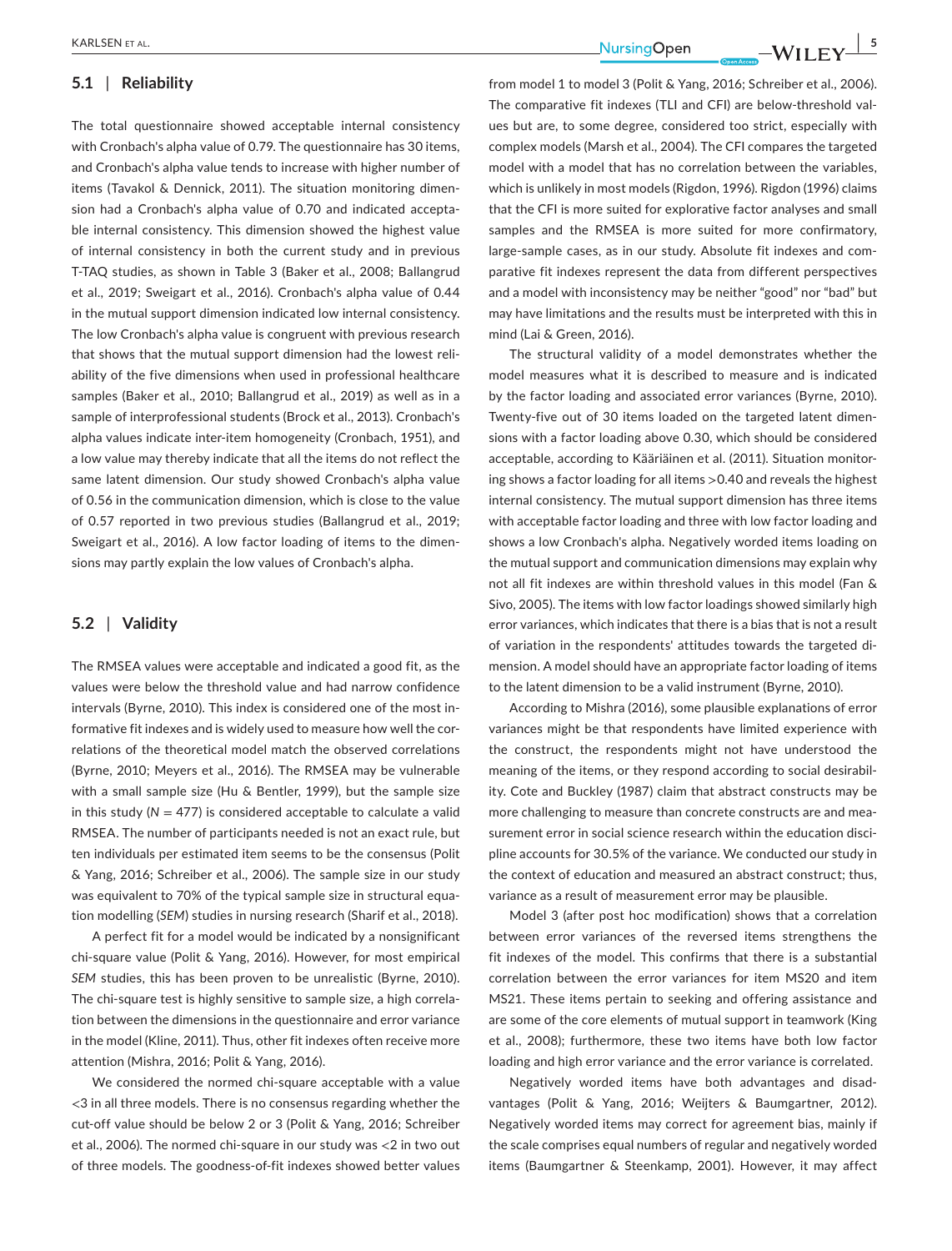## **TABLE 2** Mean score and standard deviation for T-TAQ items and dimensions (*N* = 509)

|                   | Items description                                                                                                                                 | Mean | SD   |
|-------------------|---------------------------------------------------------------------------------------------------------------------------------------------------|------|------|
|                   | Team structure (TS)                                                                                                                               | 4.17 | 0.38 |
| TS1               | It is important to ask patients and their families for feedback regarding patients' care                                                          | 4.49 | 0.63 |
| TS <sub>2</sub>   | Patients are critical component of the care team                                                                                                  | 4.76 | 0.50 |
| TS3               | The facility's administration influences the success of direct care teams                                                                         | 4.13 | 0.73 |
| TS4               | A team's mission is of greater value than the goals of individual team members                                                                    | 3.69 | 0.89 |
| TS5               | Effective team members can anticipate the needs of other team members                                                                             | 4.12 | 0.74 |
| TS6               | High performing teams in health care share common characteristics with high performing teams<br>in other industries                               | 3.80 | 0.79 |
|                   | Leadership (L)                                                                                                                                    | 4.46 | 0.39 |
| L7                | It is important for leaders to share information with team members                                                                                | 4.80 | 0.44 |
| L <sub>8</sub>    | Leaders should create informal opportunities for team members to share information                                                                | 4.14 | 0.83 |
| L9                | Effective leaders view honest mistakes as meaningful learning opportunities                                                                       | 4.35 | 0.68 |
| L <sub>10</sub>   | It is a leader's responsibility to model appropriate team behaviour                                                                               | 4.56 | 0.58 |
| L11               | It is important for leaders to take time to discuss with their team members plans for each patient                                                | 4.45 | 0.68 |
| L12               | Team leaders should ensure that team members help each other out when necessary                                                                   | 4.46 | 0.65 |
|                   | <b>Situation Monitoring (S)</b>                                                                                                                   | 4.22 | 0.52 |
| <b>S13</b>        | Individuals can be taught how to scan the environment for important situational cues                                                              | 4.24 | 0.78 |
| S14               | Monitoring patients provides an important contribution to effective team performance                                                              | 4.13 | 0.93 |
| S <sub>15</sub>   | Even individuals who are not part of the direct care team should be encouraged to scan for and<br>report changes in patient status                | 4.02 | 0.93 |
| S <sub>16</sub>   | It is important to monitor the emotional and physical status of other team members                                                                | 4.16 | 0.67 |
| S17               | It is appropriate for one team member to offer assistance to another who may be too tired or<br>stressed to perform a task                        | 4.45 | 0.61 |
| <b>S18</b>        | Team members who monitor their emotional and physical status on the job are more effective                                                        | 4.25 | 0.74 |
|                   | Mutual support (MS)                                                                                                                               | 4.21 | 0.41 |
| <b>MS19</b>       | To be effective, team members should understand the work of their fellow team members                                                             | 4.15 | 0.68 |
| MS20 <sup>+</sup> | Asking for assistance from a team member is a sign that an individual does not know how to do<br>his/her job effectively                          | 3.94 | 1.06 |
| MS21 <sup>+</sup> | Providing assistance to team members is a sign that an individual does not have enough work to<br>do                                              | 4.25 | 0.72 |
| <b>MS22</b>       | Offering to help a fellow team member with his/er individual work tasks is an effective tool for<br>improving team performance                    | 4.28 | 0.65 |
| MS23              | It is appropriate to continue to assert a patient safety concern until you are certain that it has<br>been heard                                  | 4.63 | 0.52 |
| MS24 <sup>+</sup> | Personal conflicts between team members do not affect patient safety                                                                              | 4.01 | 0.98 |
|                   | Communication (C)                                                                                                                                 | 4.28 | 0.38 |
| C <sub>25</sub>   | Team that do not communicate effectively significantly increase their risk of committing errors                                                   | 4.72 | 0.54 |
| C <sub>26</sub>   | Poor communication is the most common cause of reported errors                                                                                    | 4.02 | 0.73 |
| C <sub>27</sub>   | Adverse events may be reduced by maintaining an information exchange with patients and their<br>families                                          | 4.34 | 0.58 |
| C <sub>28</sub>   | I prefer to work with team members who ask questions about information I provide                                                                  | 3.95 | 0.74 |
| C <sub>29</sub>   | It is important to have a standardized method for sharing information when handing off patients<br>(e.g. shift exchange. transfer to other units) | 4.48 | 0.60 |
| C30 <sub>†</sub>  | It is nearly impossible to train individuals how to be better communicators                                                                       | 4.14 | 0.84 |
|                   | T-TAQ total score                                                                                                                                 | 4.27 | 0.27 |

Abbreviations: T-TAQ, TeamSTEPPS Teamwork Attitudes Questionnaire. <sup>†</sup>Reversed items; Scale: 1, strongly disagree; 2, disagree; 3, neutral; 4, agree; 5, strongly agree.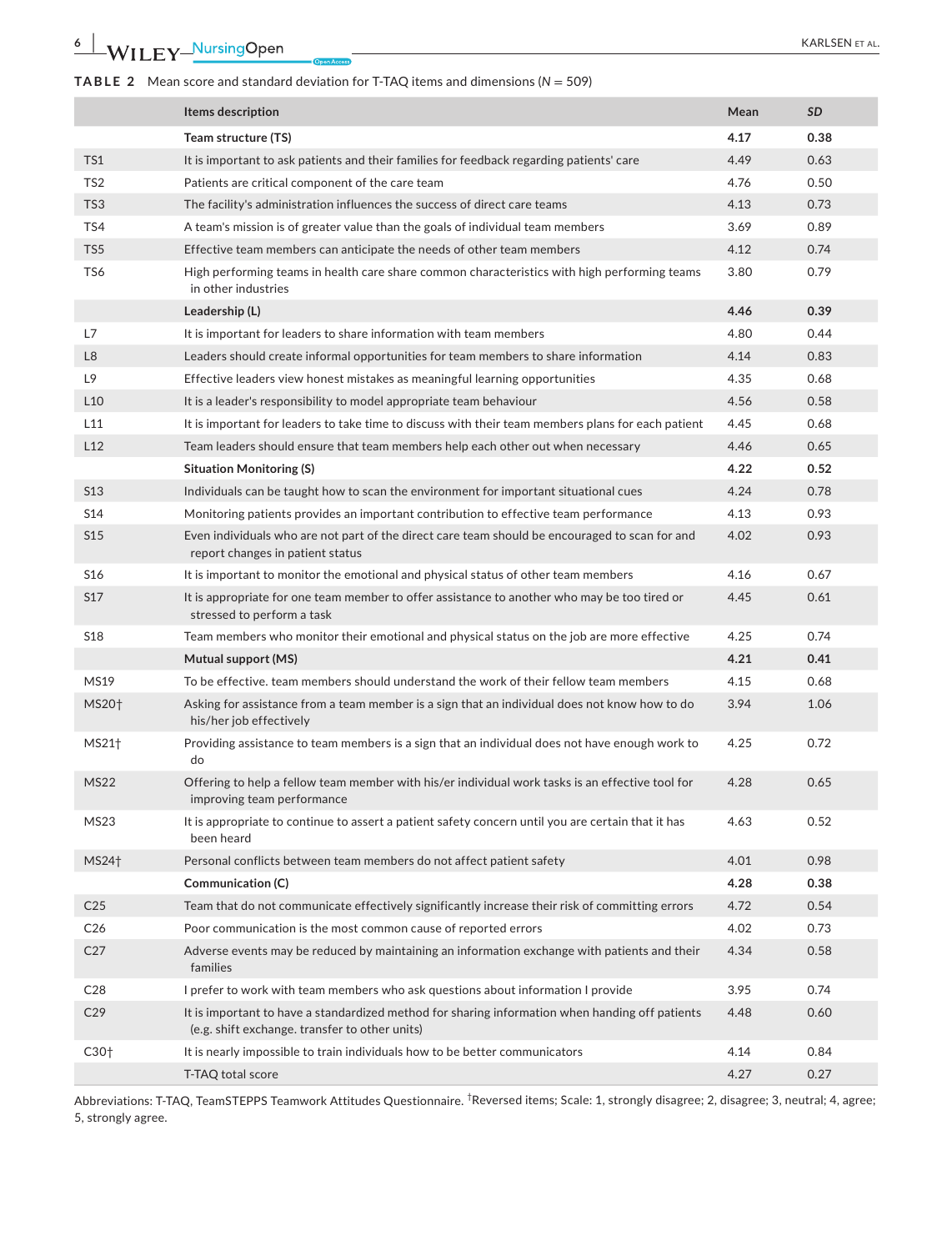**TABLE 3** Cronbach's alpha of T-TAQ, in the current study and previous studies

| <b>Dimensions</b>    | N of<br>items | Current study<br>$(N = 509)$ | <b>Baker et al. (2010)</b><br>$(N = 449)$ | <b>Ballangrud</b><br>et al. (2019)<br>$(N = 249)$ | <b>Brock et al. (2013)</b><br>$(N = 149)$ | Sweigart<br>et al. (2016)<br>$(N = 109)$ |
|----------------------|---------------|------------------------------|-------------------------------------------|---------------------------------------------------|-------------------------------------------|------------------------------------------|
| Total scale          | 30            | 0.79                         | n/a                                       | 0.83                                              | 0.93                                      | n/a                                      |
| Team structure       | 6             | 0.46                         | 0.70                                      | 0.57                                              |                                           | 0.71                                     |
| Leadership           | 6             | 0.62                         | 0.81                                      | 0.76                                              | $+$                                       | 0.82                                     |
| Situation monitoring | 6             | 0.70                         | 0.83                                      | 0.75                                              | $\ddot{}$                                 | 0.89                                     |
| Mutual support       | 6             | 0.44                         | 0.70                                      | 0.53                                              | 0.62                                      | 0.75                                     |
| Communication        | 6             | 0.56                         | 0.74                                      | 0.57                                              |                                           | 0.57                                     |

Abbreviation: n/a, not available.

 $^\dagger$ Brock et al. (2013) reported Cronbach's Alpha values of the other dimensions as a range from 0.85–094.

#### **TABLE 4** Confirmatory factor analysis (CFA) fit indexes

|                   |                              | Model 2<br>Model 1                            |                                  |                                  | Model 3                                                         |  |
|-------------------|------------------------------|-----------------------------------------------|----------------------------------|----------------------------------|-----------------------------------------------------------------|--|
|                   | <b>CFA</b> index<br>standard | Total sample without<br>missing ( $n = 477$ ) | Random split half<br>$(n = 238)$ | Random split half<br>$(n = 239)$ | <b>Correlation between four</b><br>reversed items ( $n = 477$ ) |  |
| Chi-square        |                              | 884.2                                         | 665.3                            | 629.7                            | 724.3                                                           |  |
| p-value           | > 0.05                       | .000                                          | .000                             | .000                             | .000                                                            |  |
| df                |                              | 395                                           | 395                              | 395                              | 389                                                             |  |
| Normed chi-square | $\langle 2$                  | 2.239                                         | 1.684                            | 1.594                            | 1.862                                                           |  |
| RMSEA (CI)        | ≤0.06                        | $0.051(0.047 - 0.056)$                        | $0.054(0.047-0.061)$             | $0.050(0.043 - 0.057)$           | $0.043(0.038 - 0.047)$                                          |  |
| <b>TLI</b>        | >0.95                        | 0.730                                         | 0.710                            | 0.743                            | 0.812                                                           |  |
| <b>CFI</b>        | >0.95                        | 0.755                                         | 0.737                            | 0.767                            | 0.832                                                           |  |

Abbreviations: CFI, Comparative Fit Index; CI, Confidence Interval; df, degree of freedom; RMSEA, Root Mean Squire Error of Approximation; TLI, Tucker-Lewis Index.

the reliability, goodness-of-fit and factor loading of questionnaires (Baumgartner & Steenkamp, 2001). A problem in the T-TAQ was that the negatively worded items were not balanced through the questionnaire, as all the negatively worded items were in the last twothirds of the questionnaire. This location may make the respondents more relaxed and more careless in interpreting and responding to the items (Baumgartner & Steenkamp, 2001).

Baker et al. (2008, p. 7) state in their T-TAQ manual that "items on the T-TAQ should not be modified." The modification of a model should be theoretically justified (Polit & Yang, 2016) as well, and the T-TAQ is built on a thorough theoretical base (Baker et al., 2010). Our results indicate that the reversed items are troublesome for factor loading and affect the reliability of the dimensions.

Our study shows intercorrelation between dimensions between 0.48–0.78 (Figure 1). The strongest intercorrelation is 0.78 between mutual support and communication and between team structure and leadership. Previous studies of the T-TAQ show weaker intercorrelation between the latent dimensions (Baker et al., 2010; Ballangrud et al., 2019), which may be attributable to different methods of analysis. The mean score is high in all dimensions, and this is congruent with what the developers of the instrument found (Baker et al., 2010) and what Ballangrud et al. (2019) showed in the

Norwegian version. However, several studies show statistical significant changes in pre- and post-test studies used in educational settings (Brock et al., 2013; Goliat et al., 2013; Maguire et al., 2015). This might indicate that the questionnaire is suitable for measuring a change in attitudes among healthcare students.

## **5.3** | **Limitations**

A limitation of this study is that more than 60% of the sample comprised first-year students. First-year students are supposed to be both the youngest and the least experienced segment of the sample with respect to teamwork experience and professional knowledge. Another limitation is the use of two different methods of data collection. The email survey invited most of the available students but resulted in a response rate of only 15.3%. It is a known challenge to researchers that email surveys may have lower response rates than other survey methods (Manfreda et al., 2008). Regarding data collection by pen and paper, the number of students responding was limited to the students present in the class. On the other hand, the range and median age and sex of the respondents seem to be representative of the target population in Norway (Statistics, 2018).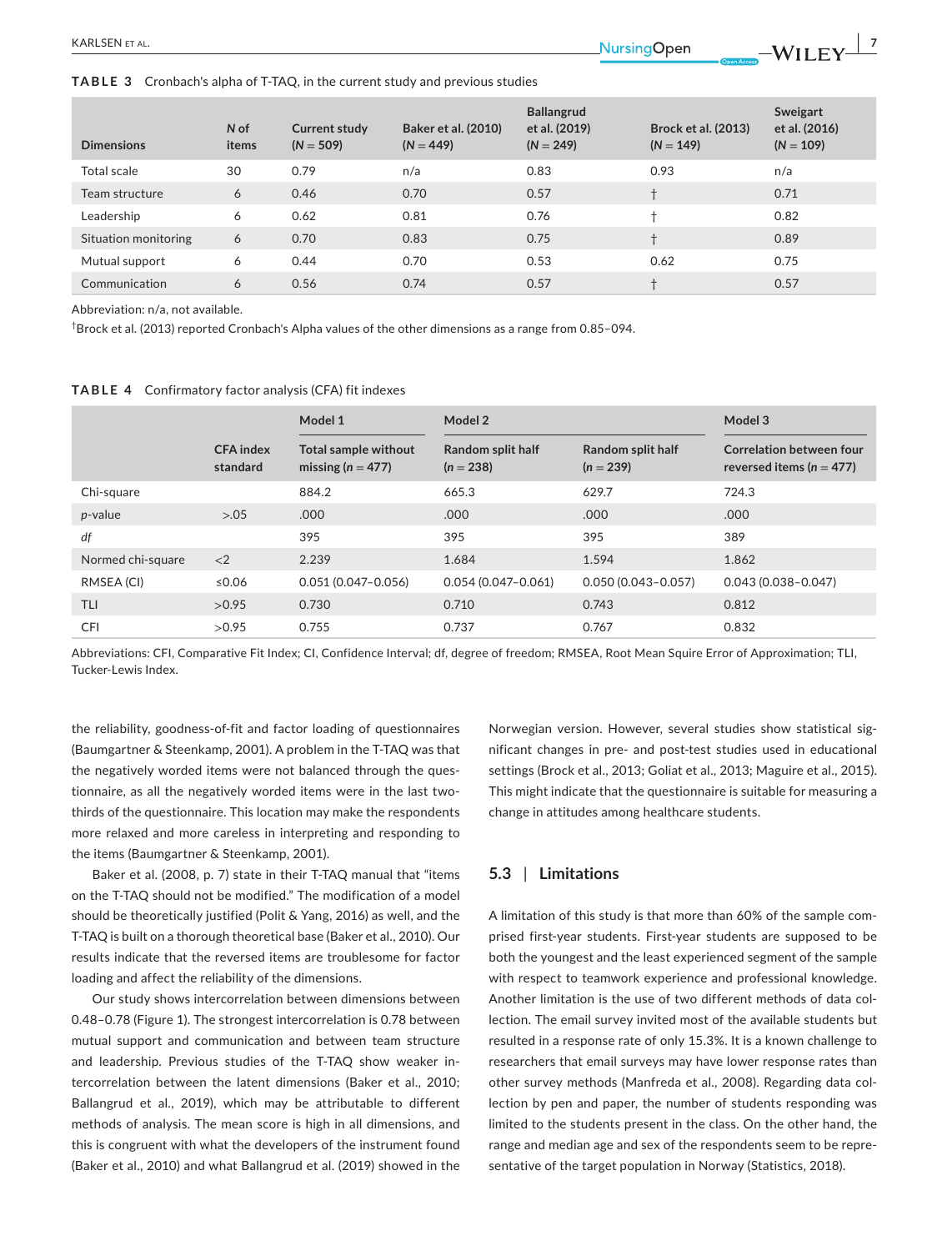

**FIGURE 1** Structural model with factor loading, error variance and correlations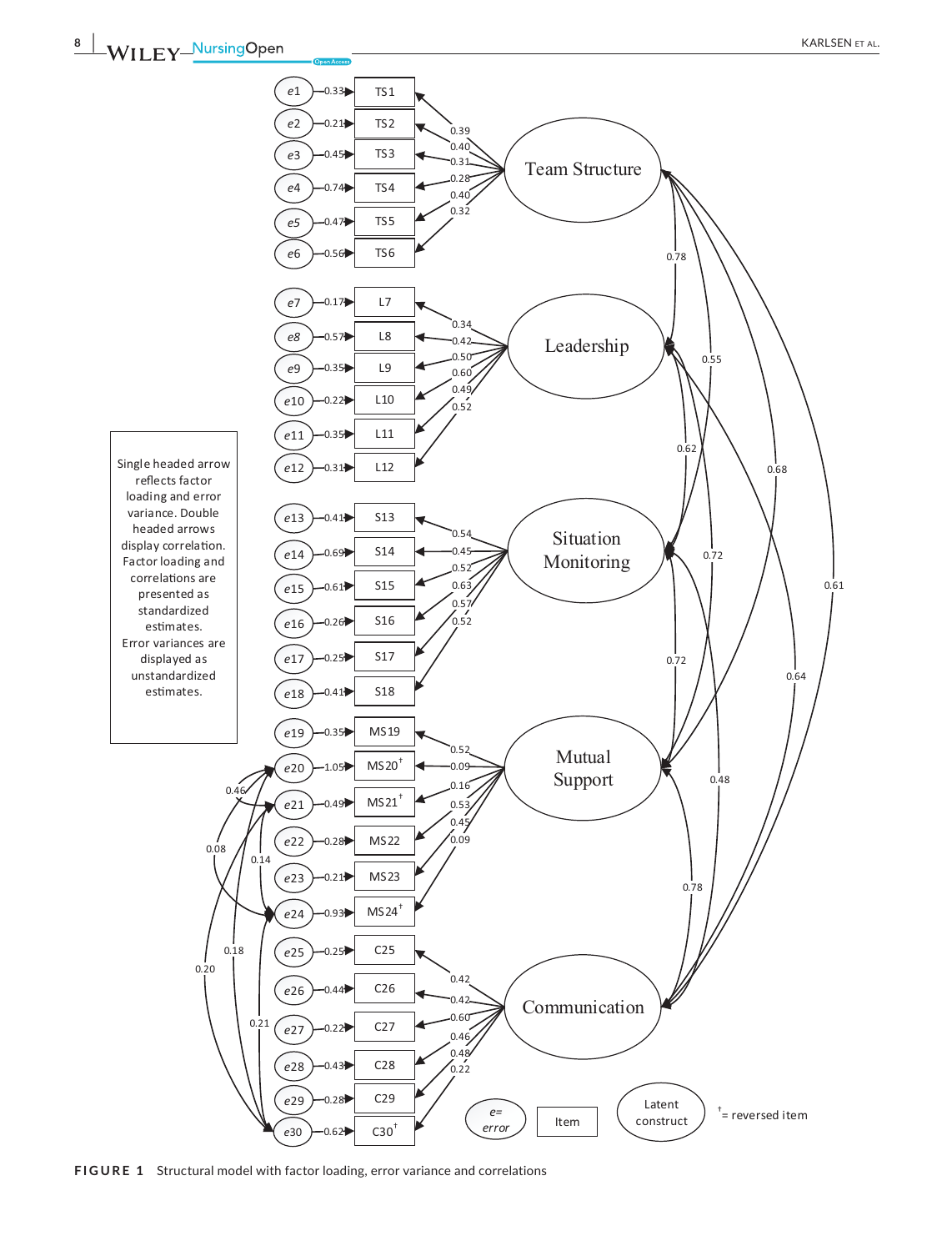## **6** | **CONCLUSION**

The questionnaire shows acceptable absolute fit indexes. The CFA analysis shows acceptable values of RMSEA and normed chi-square values. Cronbach's alpha coefficient for the total questionnaire was acceptable. However, the internal consistency of four out of five dimensions was low. This study shows that the negatively worded items are troublesome for factor loading and affect the reliability of the dimensions. These results might indicate that the questionnaire should be considered unidimensional when used with undergraduate healthcare students, even if it comprises different fractions of the concept of teamwork. When the questionnaire is applied in educational settings, awareness of some negatively worded items should be highlighted to avoid measurement errors. Further studies are recommended to test the psychometric properties of the T-TAQ among other Bachelor of Nursing students and among multi-professional students.

#### **ACKNOWLEDGEMENTS**

We would like to extend our sincere appreciation to the Bachelor of Nursing students who participated in the study. Grateful thanks goes to Nils Rui for help with distribution of the email survey and to Jari Appelgren at Karlstad University, Sweden, for his great support during statistical analysis.

#### **CONFLICT OF INTEREST**

All authors declare no conflict of interest.

#### **AUTHOR CONTRIBUTION**

TK, MH, SW, RB: responsible for the conception and study design. TK: performed the data collection. TK, MH, SW, RB: contributed to the analysis of the data. TK, MH, SW, RB: involved in drafting the manuscript and revising it critically for important intellectual content. All authors have read and approved the final manuscript.

#### **DATA AVAILABILITY STATEMENT**

The data that support the findings of this study are available from the corresponding author, [TK], upon reasonable request.

#### **ORCID**

*Tore Karlsen* <https://orcid.org/0000-0002-1389-3472>

### **REFERENCES**

- Aaberg, O. R., Ballangrud, R., Husebø, S. I. E., & Hall-Lord, M. L. (2019). An interprofessional team training intervention with an implementation phase in a surgical ward: A controlled quasi-experimental study. *Journal of Interprofessional Care*, 1–10, [https://doi.org/10.1080/13561](https://doi.org/10.1080/13561820.2019.1697216) [820.2019.1697216](https://doi.org/10.1080/13561820.2019.1697216)
- Aase, I., Aase, K., & Dieckmann, P. (2013). Teaching interprofessional teamwork in medical and nursing education in Norway: A content analysis. *Journal of Interprofessional Care*, *27*(3), 238–245. [https://doi.](https://doi.org/10.3109/13561820.2012.745489) [org/10.3109/13561820.2012.745489](https://doi.org/10.3109/13561820.2012.745489)
- AHRQ (2012, June 2019). *TeamSTEPPS 2.0*. Retrieved 04.01.20 from <https://www.ahrq.gov/teamstepps/instructor/index.html>
- AHRQ (2014 Content last reviewed April 2017.). *Teamwork Attitudes Questionnaire (T-TAQ)*. Agency for Healthcare Research and Quality. Retrieved February 1, 2018 from [https://www.ahrq.gov/teams](https://www.ahrq.gov/teamstepps/instructor/reference/teamattitude.html) [tepps/instructor/reference/teamattitude.html](https://www.ahrq.gov/teamstepps/instructor/reference/teamattitude.html)
- Ajzen, I. (1991). The theory of planned behavior. *Organizational Behavior and Human Decision Processes*, *50*(2), 179–211. [https://doi.](https://doi.org/10.1016/0749-5978(91)90020-T) [org/10.1016/0749-5978\(91\)90020-T](https://doi.org/10.1016/0749-5978(91)90020-T)
- Baker, D. P., Amodeo, A. M., Krokos, K. J., Slonim, A., & Herrera, H. (2010). Assessing teamwork attitudes in healthcare: Development of the TeamSTEPPS teamwork attitudes questionnaire. *BMJ Quality & Safety*, *19*(6), e49.<https://doi.org/10.1136/qshc.2009.036129>
- Baker, D. P., Krokos, K., & Amodeo, A. (2008). *TeamSTEPPS teamwork attitudes questionnaire manual*. Retrieved from [https://www.ahrq.](https://www.ahrq.gov/sites/default/files/wysiwyg/teamstepps/instructor/reference/teamattitudesmanual.pdf) [gov/sites/default/files/wysiwyg/teamstepps/instructor/reference/](https://www.ahrq.gov/sites/default/files/wysiwyg/teamstepps/instructor/reference/teamattitudesmanual.pdf) [teamattitudesmanual.pdf](https://www.ahrq.gov/sites/default/files/wysiwyg/teamstepps/instructor/reference/teamattitudesmanual.pdf)
- Ballangrud, R., Husebø, S. E., & Hall-Lord, M. L. (2019). Cross-cultural validation and psychometric testing of the Norwegian version of the TeamSTEPPS® Teamwork Attitudes Questionnaire( T-TAQ) [elektronic article]. *Journal of Interprofessional Care*, *17*(1), 799. [https://doi.](https://doi.org/10.1080/13561820.2019.1638759) [org/10.1080/13561820.2019.1638759](https://doi.org/10.1080/13561820.2019.1638759)
- Baumgartner, H., & Steenkamp, J.-B.-E. (2001). Response styles in marketing research: A cross-national investigation. *Journal of Marketing Research*, *38*(2), 143–156. [https://doi.org/10.1509/](https://doi.org/10.1509/jmkr.38.2.143.18840) [jmkr.38.2.143.18840](https://doi.org/10.1509/jmkr.38.2.143.18840)
- Brislin, R. W. (1970). Back-translation for cross-cultural research. *Journal of cross-cultural Psychology*, *1*(3), 185–216. [https://doi.](https://doi.org/10.1177/135910457000100301) [org/10.1177/135910457000100301](https://doi.org/10.1177/135910457000100301)
- Brock, D., Abu-Rish, E., Chiu, C.-R., Hammer, D., Wilson, S., Vorvick, L., Blondon, K., Schaad, D., Liner, D., & Zierler, B. (2013). Interprofessional education in team communication: Working together to improve patient safety. *BMJ Quality & Safety*, *22*(5), 414. <https://doi.org/10.1136/bmjqs-2012-000952>
- Brown, T. A. (2006). *Confirmatory factor analysis for applied research*. Guilford Publications.
- Brown, T. A., & Moore, M. T. (2012). Confirmatory factor analysis. In R. H. Hoyle (Ed.), *Handbook of structural equation modeling* (pp. 361–379). The Guilford Press.
- Byrne, B. M. (2010). *Structural equation modeling with AMOS*. Routledge/ Taylor & Francis Group.
- Capella, J., Smith, S., Philp, A., Putnam, T., Gilbert, C., Fry, W., Harvey, E., Wright, A., Henderson, K., Baker, D., Ranson, S., & ReMine, S. (2010). Teamwork training improves the clinical care of trauma patients. *Journal of Surgical Education*, *67*(6), 439–443. [https://doi.](https://doi.org/10.1016/j.jsurg.2010.06.006) [org/10.1016/j.jsurg.2010.06.006](https://doi.org/10.1016/j.jsurg.2010.06.006)
- Chen, A. S., Yau, B., Revere, L., & Swails, J. (2019). Implementation, evaluation and outcome of TeamSTEPPS in interprofessional education: A scoping review. *Journal of Interprofessional Care*, *33*(6), 795–804. <https://doi.org/10.1080/13561820.2019.1594729>
- Cote, J. A., & Buckley, M. R. (1987). Estimating trait, method and error variance: Generalizing across 70 construct validation studies. *Journal of Marketing Research*, *24*(3), 315–318. [https://doi.org/10.1177/00222](https://doi.org/10.1177/002224378702400308) [4378702400308](https://doi.org/10.1177/002224378702400308)
- Cronbach, L. J. (1951). Coefficient alpha and the internal structure of tests. *Psychometrika*, *16*(3), 297–334. [https://doi.org/10.1007/BF023](https://doi.org/10.1007/BF02310555) [10555](https://doi.org/10.1007/BF02310555)
- Dow, A. W., DiazGranados, D., Mazmanian, P. E., & Retchin, S. (2013). Applying organizational science to health care: A framework for collaborative practice. *Academic Medicine*, *88*(7), 952–957. [https://doi.](https://doi.org/10.1097/ACM.0b013e31829523d1) [org/10.1097/ACM.0b013e31829523d1](https://doi.org/10.1097/ACM.0b013e31829523d1)
- Fan, X., & Sivo, S. A. (2005). Sensitivity of fit indexes to misspecified structural or measurement model components: Rationale of two-index strategy revisited. *Structural Equation Modeling: A Multidisciplinary Journal*, *12*(3), 343–367. [https://doi.org/10.1207/](https://doi.org/10.1207/s15328007sem1203_1) [s15328007sem1203\\_1](https://doi.org/10.1207/s15328007sem1203_1)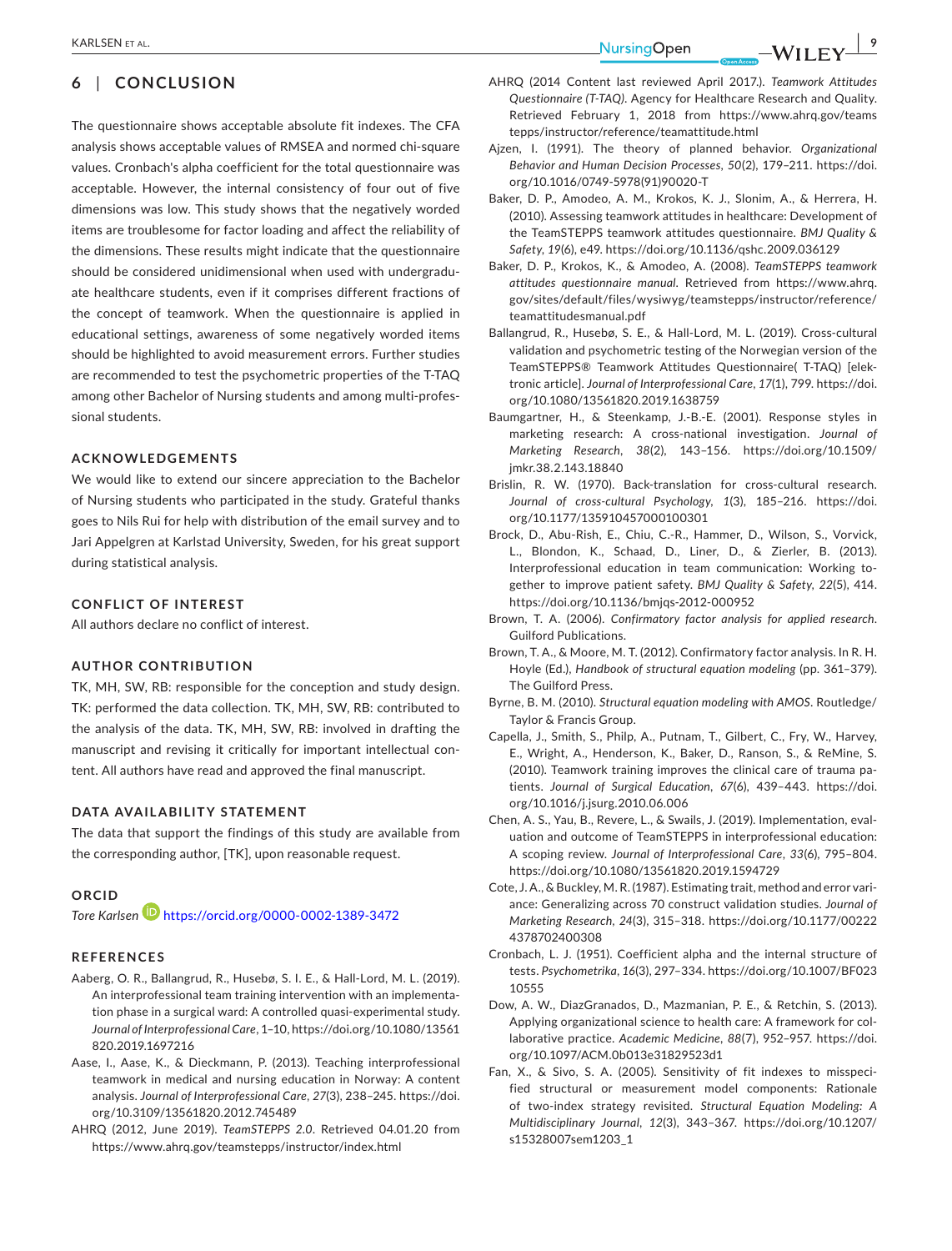**10 |**  KARLSEN et al.

- Forse, R. A., Bramble, J., & McQuillan, R. (2011). Team training can improve operating room performance. *Surgery*, *150*(4), 771–778.
- Frager, A. J. (2014). *The role of attitudes in reducing medical error and improving patient quality and safety*. Saint Louis University. ProQuest, [https://search.proquest.com/openview/1e67b576c5c78dd8e022](https://search.proquest.com/openview/1e67b576c5c78dd8e022066c86243859/1?pq-origsite=gscholar&cbl=18750&diss=y&casa_token=75oGr4AP12MAAAAA:hd5px6pazim45NsmLGcDbns3uqKbKlkZWqvhd4b6qvweww4G7sJqytEEe8Ox6iLs5asX9Ub5WSU) [066c86243859/1?pq-origsite](https://search.proquest.com/openview/1e67b576c5c78dd8e022066c86243859/1?pq-origsite=gscholar&cbl=18750&diss=y&casa_token=75oGr4AP12MAAAAA:hd5px6pazim45NsmLGcDbns3uqKbKlkZWqvhd4b6qvweww4G7sJqytEEe8Ox6iLs5asX9Ub5WSU)=gscholar&cbl=18750&diss=y&casa\_ token=[75oGr4AP12MAAAAA:hd5px6pazim45NsmLGcDbns3u](https://search.proquest.com/openview/1e67b576c5c78dd8e022066c86243859/1?pq-origsite=gscholar&cbl=18750&diss=y&casa_token=75oGr4AP12MAAAAA:hd5px6pazim45NsmLGcDbns3uqKbKlkZWqvhd4b6qvweww4G7sJqytEEe8Ox6iLs5asX9Ub5WSU) [qKbKlkZWqvhd4b6qvweww4G7sJqytEEe8Ox6iLs5asX9Ub5WSU](https://search.proquest.com/openview/1e67b576c5c78dd8e022066c86243859/1?pq-origsite=gscholar&cbl=18750&diss=y&casa_token=75oGr4AP12MAAAAA:hd5px6pazim45NsmLGcDbns3uqKbKlkZWqvhd4b6qvweww4G7sJqytEEe8Ox6iLs5asX9Ub5WSU)
- Gaston, T. A. (2018). *Does a modified TeamSTEPPS*® *online educational intervention change nursing students' attitudes?* Nursing Education Research Conference. [https://sigma.nursingrepository.org/handl](https://sigma.nursingrepository.org/handle/10755/624093) [e/10755/624093](https://sigma.nursingrepository.org/handle/10755/624093)
- Godin, J., Leader, L., Gibson, N., Marshall, B., Poddar, A., & Cardon, P. W. (2017). Virtual teamwork training: Factors influencing the acceptance of collaboration technology. *International Journal of Information and Communication Technology*, *10*, 5-23. [https://www.inderscien](https://www.inderscienceonline.com/doi/abs/10.1504/IJICT.2017.081003) [ceonline.com/doi/abs/10.1504/IJICT.2017.081003](https://www.inderscienceonline.com/doi/abs/10.1504/IJICT.2017.081003)
- Goliat, L., Sharpnack, P. A., Madigan, E., Baker, J., & Trosclair, M. (2013). Using TeamSTEPPS® resources to enhance teamwork attitudes in baccalaureate nursing students. *Western Journal of Nursing Research*, *35*(9), 1239–1240.<https://doi.org/10.1177/0193945913487682>
- Grapensteter, V. (2017). *Implementation & evaluation of an Interprofessional TeamSTEPPS Simulation Program* (Publication Number Paper 6). St.John Fisher College. Fisher Digital Publications. Retrieved from [http://fisherpub.sjfc.edu/nursing\\_etd\\_doctoral/6](http://fisherpub.sjfc.edu/nursing_etd_doctoral/6)
- Hu, L. T., & Bentler, P. M.(1999). Cutoff criteria for fit indexes in covariance structure analysis: Conventional criteria versus new alternatives. *Structural Equation Modeling: A Multidisciplinary Journal*, *6*(1), 1–55. <https://doi.org/10.1080/10705519909540118>
- IBM (2019). *IBM SPSS Statistics for Windows, Version 26.0*. Armonk, NY: IBM Corp.
- Kääriäinen, M., Kanste, O., Elo, S., Pölkki, T., Miettunen, J., & Kyngäs, H. (2011). Testing and verifying nursing theory by confirmatory factor analysis. *Journal of Advanced Nursing*, *67*(5), 1163–1172. [https://doi.](https://doi.org/10.1111/j.1365-2648.2010.05561.x) [org/10.1111/j.1365-2648.2010.05561.x](https://doi.org/10.1111/j.1365-2648.2010.05561.x)
- King, H. B., Battles, J., Baker, D. P., Alonso, A., Salas, E., Webster, J., Toomey, L., & Salisbury, M. (2008). TeamSTEPPS: Team strategies and tools to enhance performance and patient safety. In J. B. Battles, K. Henriksen, & M. A. Keyes (Eds.), *Advances in patient safety: New directions and alternative approaches* (vol. *3*). Agency for Healthcare Research and Quality (US).
- Kline, R. B. (2011). *Principles and practice of structural equation modeling* (3rd ed.). The Guilford Press.
- Knebel, E., & Greiner, A. C. (2003). *Health professions education: A bridge to quality*. National Academies Press.
- Lai, K., & Green, S. B. (2016). The problem with having two watches: Assessment of fit when RMSEA and CFI disagree. *Multivariate Behavioral Research*, *51*(2–3), 220–239. [https://doi.](https://doi.org/10.1080/00273171.2015.1134306) [org/10.1080/00273171.2015.1134306](https://doi.org/10.1080/00273171.2015.1134306)
- LaMothe, V., Meek, J., & Poore, J. (2016). *BSN Student attitudes towards Teamwork using TeamSTEPPS 2.0 vs. a conventional method*. Retrieved from <http://www.nursinglibrary.org/vhl/>
- Maguire, M. B. R., Bremner, M. N., Bennett, D. N., & VanBrackle, L. (2015). Evaluation of TeamSTEPPS integration across a curriculum regarding team attitudes: A longitudinal study. *Journal of Nursing Education and Practice*, *5*(7), 131. <https://doi.org/10.5430/jnep.v5n7p131>
- Manfreda, K. L., Bosnjak, M., Berzelak, J., Haas, I., & Vehovar, V. (2008). Web surveys versus other survey modes: A meta-analysis comparing response rates. *International Journal of Market Research*, *50*(1), 79–104. <https://doi.org/10.1177/147078530805000107>
- Manser, T. (2009). Teamwork and patient safety in dynamic domains of healthcare: A review of the literature. *Acta Anaesthesiologica Scandinavica*, *53*(2), 143–151. [https://doi.org/10.1111/j.1399-6576.](https://doi.org/10.1111/j.1399-6576.2008.01717.x) [2008.01717.x](https://doi.org/10.1111/j.1399-6576.2008.01717.x)
- Marsh, H. W., Hau, K.-T., & Wen, Z. (2004). In search of golden rules: Comment on hypothesis-testing approaches to setting cutoff values for fit indexes and dangers in overgeneralizing Hu and Bentler's (1999) findings. *Structural Equation Modeling*, *11*(3), 320–341. [https://](https://doi.org/10.1207/s15328007sem1103_2) [doi.org/10.1207/s15328007sem1103\\_2](https://doi.org/10.1207/s15328007sem1103_2)
- Meyers, L. S., Gamst, G., & Guarino, A. J. (2016). *Applied multivariate research: Design and interpretation*. Sage Publications.
- Mishra, M. (2016). Confirmatory factor analysis (CFA) as an analytical technique to assess measurement error in survey research: A review. *Paradigm*, *20*(2), 97–112. [https://doi.org/10.1177/0971890716](https://doi.org/10.1177/0971890716672933) [672933](https://doi.org/10.1177/0971890716672933)
- Neuhaus, C., Lutnæs, D. E., Bergström, J. (2019). Medical teamwork and the evolution of safety science: A critical review. *Cognition, Technology & Work*, *22*(1), 13–27. [https://doi.org/10.1007/s1011](https://doi.org/10.1007/s10111-019-00545-8) [1-019-00545-8](https://doi.org/10.1007/s10111-019-00545-8)
- Norwegian Ministry of Health and Care Services (2019). *The National Health and Hospital Plan 2020–2023*. Ministry of Health and Care Services. Retrieved 02.07 from [https://www.regjeringen.no/en/](https://www.regjeringen.no/en/dokumenter/meld.-st.-7-20192020/id2678667/) [dokumenter/meld.-st.-7-20192020/id2678667/](https://www.regjeringen.no/en/dokumenter/meld.-st.-7-20192020/id2678667/)
- Polit, D. F., & Beck, C. T. (2016). *Nursing research: Generating and assessing evidence for nursing practice*. Lippincott Williams & Wilkins.
- Polit, D. F., & Yang, F. M. (2016). *Measurement and the measurement of change* (1st ed.). Wolters Kluwer Health.
- Reeves, S., Fletcher, S., Barr, H., Birch, I., Boet, S., Davies, N., McFadyen, A., Rivera, J., & Kitto, S. A BEME systematic review of the effects of interprofessional education: BEME Guide No. 39. *Medical Teacher*, *38*(7), 656–668. <https://doi.org/10.3109/0142159X.2016.1173663>
- Rigdon, E. E. (1996). CFI versus RMSEA: A comparison of two fit indexes for structural equation modeling. *Structural Equation Modeling: A Multidisciplinary Journal*, *3*(4), 369–379. [https://doi.](https://doi.org/10.1080/10705519609540052) [org/10.1080/10705519609540052](https://doi.org/10.1080/10705519609540052)
- Robinson, J., Stevens, C., Dick, C., Ure, K., & Maendele, S. (2018). Implementation of TeamSTEPPS® in a Baccalaureate Nursing Program. *Kansas Nurse*, *93*(1), 22–25.
- Rosen, M. A., DiazGranados, D., Dietz, A. S., Benishek, L. E., Thompson, D., Pronovost, P. J., & Weaver, S. J. (2018). Teamwork in healthcare: Key discoveries enabling safer, high-quality care. *American Psychologist*, *73*(4), 433–450. <https://doi.org/10.1037/amp0000298>
- Salas, E., Zajac, S., & Marlow, S. L. (2018). Transforming health care one team at a time: ten observations and the trail ahead. *Group & Organization Management*, *43*(3), 357–381. [https://doi.](https://doi.org/10.1177/1059601118756554) [org/10.1177/1059601118756554](https://doi.org/10.1177/1059601118756554)
- Schmutz, J., & Manser, T. (2013). Do team processes really have an effect on clinical performance? A systematic literature review. *British Journal of Anaesthesia*, *110*(4), 529–544.<https://doi.org/10.1093/bja/aes513>
- Schreiber, J. B., Nora, A., Stage, F. K., Barlow, E. A., & King, J. (2006). Reporting structural equation modeling and confirmatory factor analysis results: A review. *Journal of Educational Research*, *99*(6), 323– 338. <https://doi.org/10.3200/JOER.99.6.323-338>
- Sharif, S. P., Mostafiz, I., & Guptan, V.(2018). A systematic review of structural equation modelling in nursing research. *Nurse Researcher*, *26*(2), 28–31.<https://doi.org/10.7748/nr.2018.e1577>
- Sherwood, J., & Barsteiner, J. (2017). Driving forces for quality and safety. In J. Sherwood, & J. Barsteiner (Eds.), *Quality and safety in nursing: A competency approach to improving outcomes* (2nd. ed.). Wiley-Blackwell.
- Spiva, L., Robertson, B., Delk, M. L., Patrick, S., Kimrey, M. M., Green, B., & Gallagher, E. (2014). Effectiveness of team training on fall prevention. *Journal of Nursing Care Quality*, *29*(2), 164–173. [https://doi.](https://doi.org/10.1097/NCQ.0b013e3182a98247) [org/10.1097/NCQ.0b013e3182a98247](https://doi.org/10.1097/NCQ.0b013e3182a98247)
- Statistics, N. (2018). *Completion rates of students in higher educationbachelor of nursing*.<https://www.ssb.no/en/statbank/table/11017>
- Sweigart, L. I., Umoren, R. A., Scott, P. J., Carlton, K. H., Jones, J. A., Truman, B., & Gossett, E. J. (2016). Virtual TeamSTEPPS® simulations